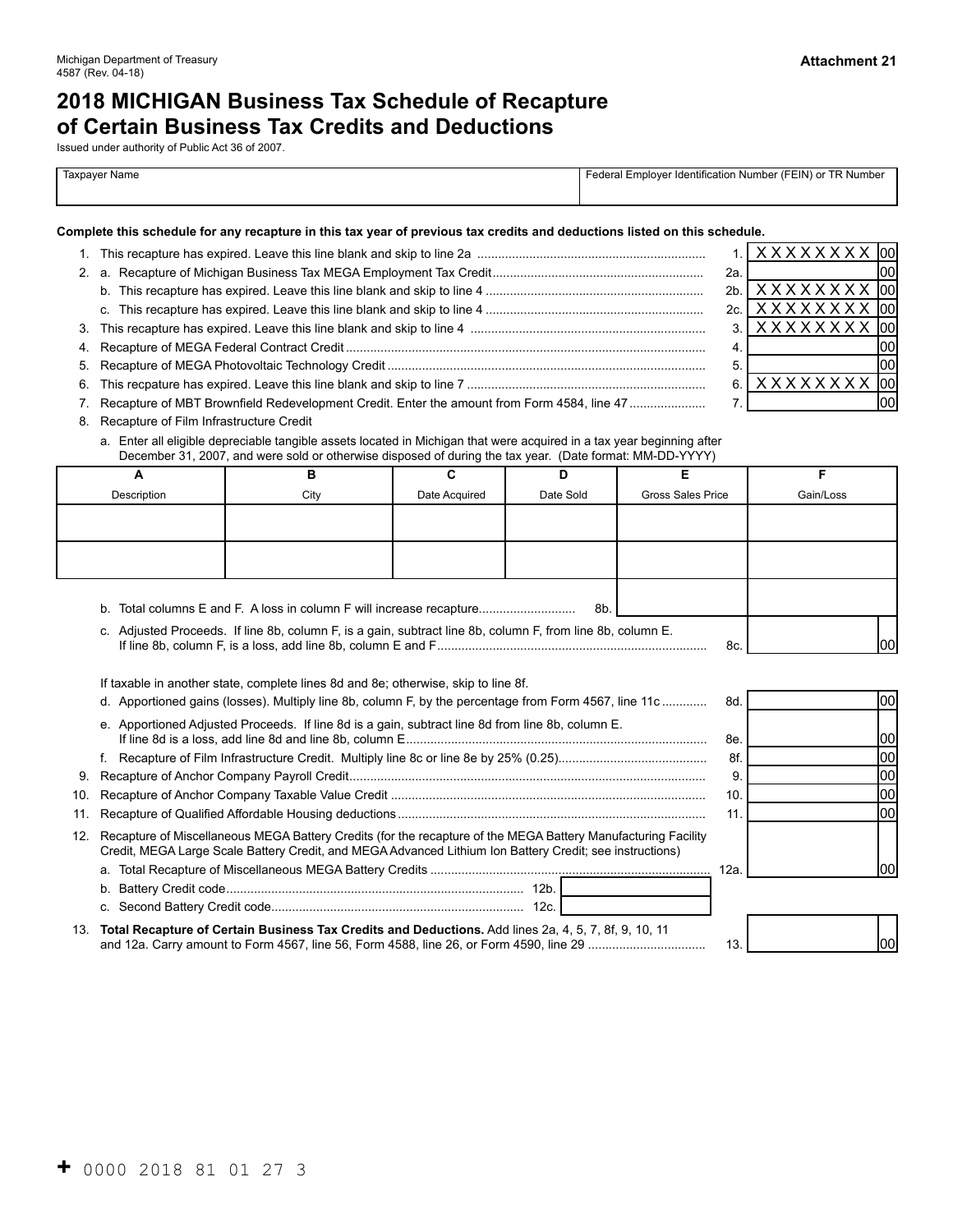# **Instructions for Form 4587, Michigan Business Tax (MBT) Schedule of Recapture of Certain Business Tax Credits and Deductions**

# **Purpose**

 Complete this schedule for any recapture in this tax year of previously claimed tax credits listed on this schedule. Recapture of some tax credits occurs at the same point in the forms as the credit is calculated. The credits on this form, however, are required by statute to be recaptured at a later point in the tax calculation process. This form is also used to report a required recapture of an Affordable Housing Deduction.

 Attachments in support of these recapture amounts are not required. Maintain the recapture calculation information in your files for review during audit.

## **Special Instructions for Unitary Business Groups**

 If any member of the Unitary Business Group (UBG) is reporting recapture, a statement must be attached to this form identifying the reporting member and the amount of recapture for each applicable credit. If more than one member is reporting recapture, requested information should be provided in the statement on a per member basis. The total amount from all reporting members will be entered on each corresponding line on this form.

### **Line-by-Line Instructions**

*Lines not listed are explained on the form.* 

 Dates must be in MM-DD-YYYY format.

 **Name and Account Number:** Enter name and account number as reported on page 1 of the applicable MBT annual return (either the *MBT Annual Return* (Form 4567) for standard taxpayers, the *MBT Annual Return for Financial Institutions*  (Form 4590), or the *Insurance Company Annual Return for Michigan Business and Retaliatory Taxes* (Form 4588)).

 **UBGs:** A UBG reporting recapture should include only one copy of this form as part of its annual return. Enter the Designated Member (DM) name in the Taxpayer Name field and the DM account number in the Federal Employer Identification Number (FEIN) field.

 **Line 1:** The Research and Development Credit that is certified by Michigan Economic Growth Authority (MEGA) is no longer subject to recapture. Leave this line blank.

 **Line 2:** If a taxpayer claims an MBT or Single Business Tax (SBT) MEGA Employment Tax Credit or an SBT MEGA Business Activity Credit for a previous tax period under an agreement with MEGA based on qualified new jobs, and then removes 51 percent or more of those qualified new jobs from Michigan within three years after the first year in which the taxpayer claims such a credit, the taxpayer must recapture an amount equal to the total of all such credits claimed on prior returns.

 **Line 2a:** Enter the total amount of the MBT MEGA Employment Tax Credit claimed on previously filed 4574 forms subject to recapture.

 **Line 2b:** The SBT MEGA Employment Tax Credit is no longer subject to recapture. Leave this line blank.

 **Line 2c:** The SBT MEGA Business Activity Credit is no longer subject to recapture. Leave this line blank.

 **Line 3:** The Entrepreneurial Credit is no longer subject to recapture. Leave this line blank.

 **Line 4:** Enter the total amount of MEGA Federal Contract Credit claimed on previously filed *MBT Election of Refund or Carryforward of Credits* forms (Form 4584) subject to recapture.

 **NOTE:** The MEGA Federal Contract Credit is claimed through an agreement with MEGA. If a taxpayer claims this credit and subsequently fails to meet requirements of the MBT Act or conditions of the agreement, the taxpayer must recapture the entire amount of such credit previously claimed.

 **Line 5:** Enter the total amount of the MEGA Photovoltaic Technology Credit claimed on previously filed 4574 forms subject to recapture.

 **Line 6:** The Biofuel Infrastructure Credit is no longer subject to recapture.

 **Line 8:** The Film Infrastructure Credit is available through an agreement between the taxpayer and the Michigan Film Office, with the concurrence of the State Treasurer. The credit amount is up to 25 percent of the base investment expenditures in a qualified film and digital media infrastructure project. If the taxpayer sells or otherwise disposes of a tangible asset that was paid for or accrued after December 31, 2007, and whose cost is included in the base investment, the taxpayer must report recapture equal to 25 percent of the gross proceeds or benefit from the sale or disposition, adjusted by the apportioned gain or loss.

 **NOTE:** A sale of qualifying property reported on the installment method for federal income tax purposes causes recapture of the entire gross proceeds (including the amount of the note) in the year of sale, less any gain reflected in federal taxable income (as defined for MBT purposes) in the year of the sale. In each subsequent year of the installment note, enter zero in line 8a, column E, and enter the gain reflected in federal taxable income (as defined for MBT purposes) in column F. For property placed in service prior to January 1, 2008, gain reflected in federal taxable income (as defined for MBT purposes) is equal to the gain reported for federal purposes.

 **Line 8a:** Enter all dispositions of depreciable tangible assets included in base investment expenditures that were paid or accrued after December 31, 2007, and were sold or otherwise disposed of during the tax year.

 • **Columns A through D:** Enter a brief description of the asset, the city or township in which the asset is located, and the dates that the asset was paid for or accrued and disposed of or sold. To list multiple disposition as one entry, the date the assets were acquired and sold must be the same; dispositions with variable dates must be listed separately.